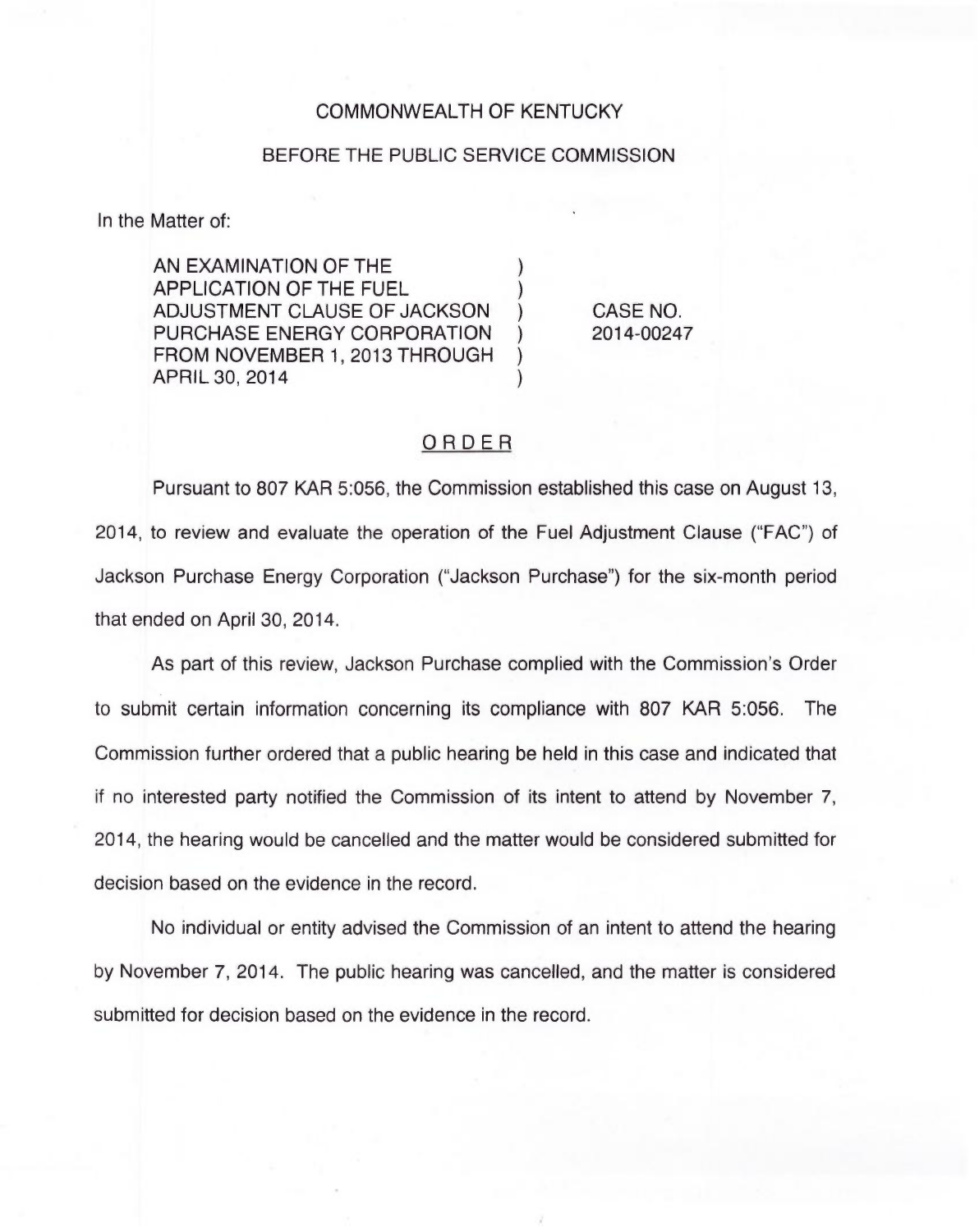The Commission, having considered the evidence in the record and being otherwise sufficiently advised, finds no evidence that Jackson Purchase has improperly calculated or applied its FAC charge.

The Commission notes that the six-month review proceeding for Jackson Purchase's wholesale supplier, Big Rivers Electric Corporation ("Big Rivers"), remains open to allow the Commission to further examine Big Rivers' fuel cost allocation methodology.<sup>1</sup> The Commission finds that, in the event that changes are made to Big Rivers' methodology which affect Jackson Purchase for the six months ended April 30, 2014, the impact of those changes will be addressed in Case No. 2014-00472, $\frac{2}{3}$ Jackson Purchase's two-year FAC review proceeding, which includes the six months ended April 30, 2014.

IT IS THEREFORE ORDERED that the charges and credits applied by Jackson Purchase through the FAC for the period November 1, 2013, through April 30, 2014, are approved.

ATTES Executive Director

By the Commission ENTERED **FEB 24 2015** KENTUCKY PUBLIC ERVICE COMMISSION

Case No. 2014-00230, An Examination of the Application of the Fuel Adjustment Clause of Big River's Electric Corporation from November 1, 2013 through April 30, 2014 (Ky. PSC filed Aug. 13, 2014).

 $2^2$  Case No. 2014-00472, An Examination of the Application of the Fuel Adjustment Clause of Jackson Purchase Energy Corporation from November 1, 2012 through October 31, 2014 (Ky. PSC filed Feb. 5, 2015).